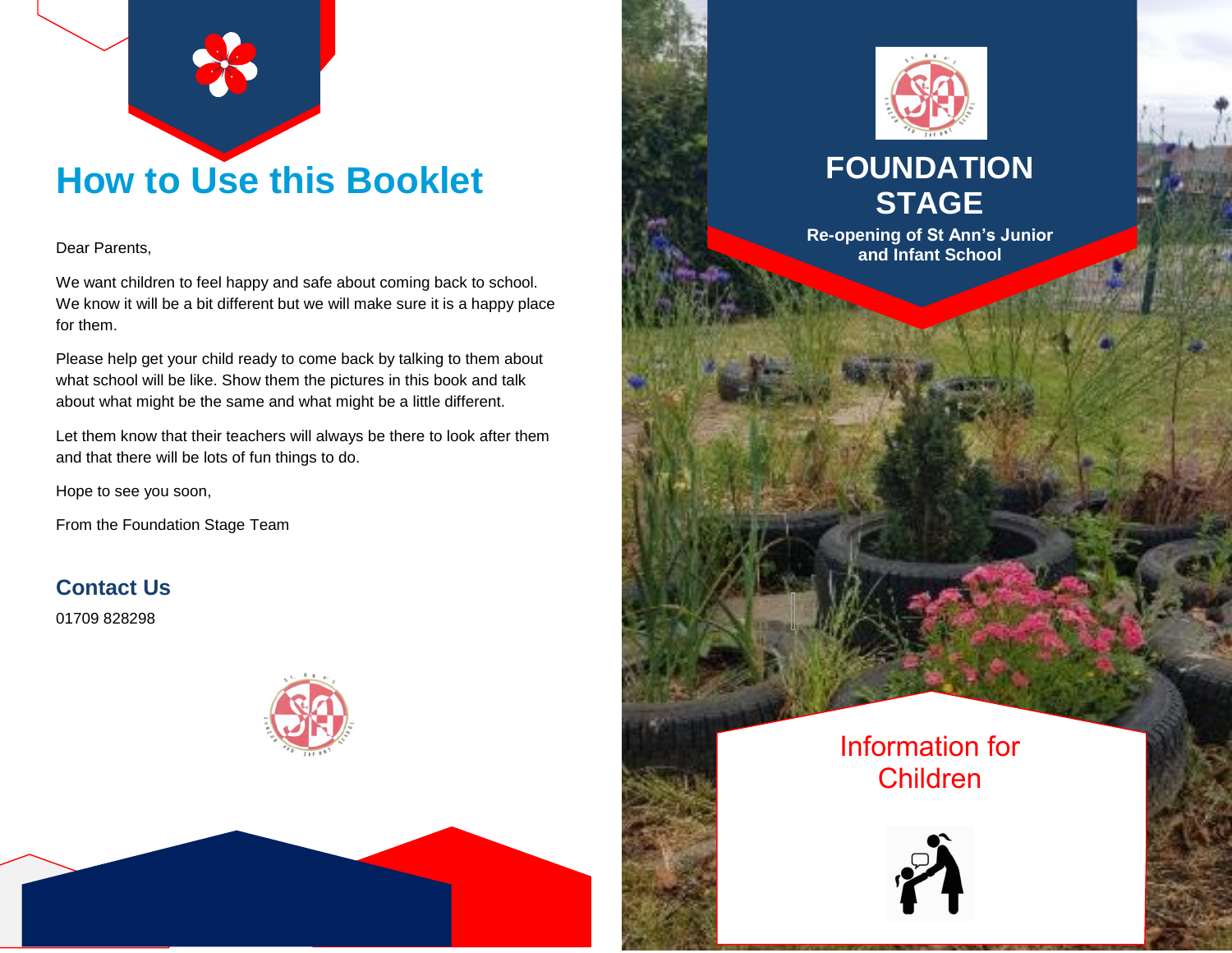



## **Bubble Groups**

We will be part of a 'bubble' group with other children. We will do all our learning with our bubble group.

Miss Smith and Mrs Peerbaccus will look after the Yellow Bubble.





Mrs Ishmilh and Miss Ahmed will look after the Green Bubble.

Mrs Lynch and Miss Hamner will look after the Blue Bubble.



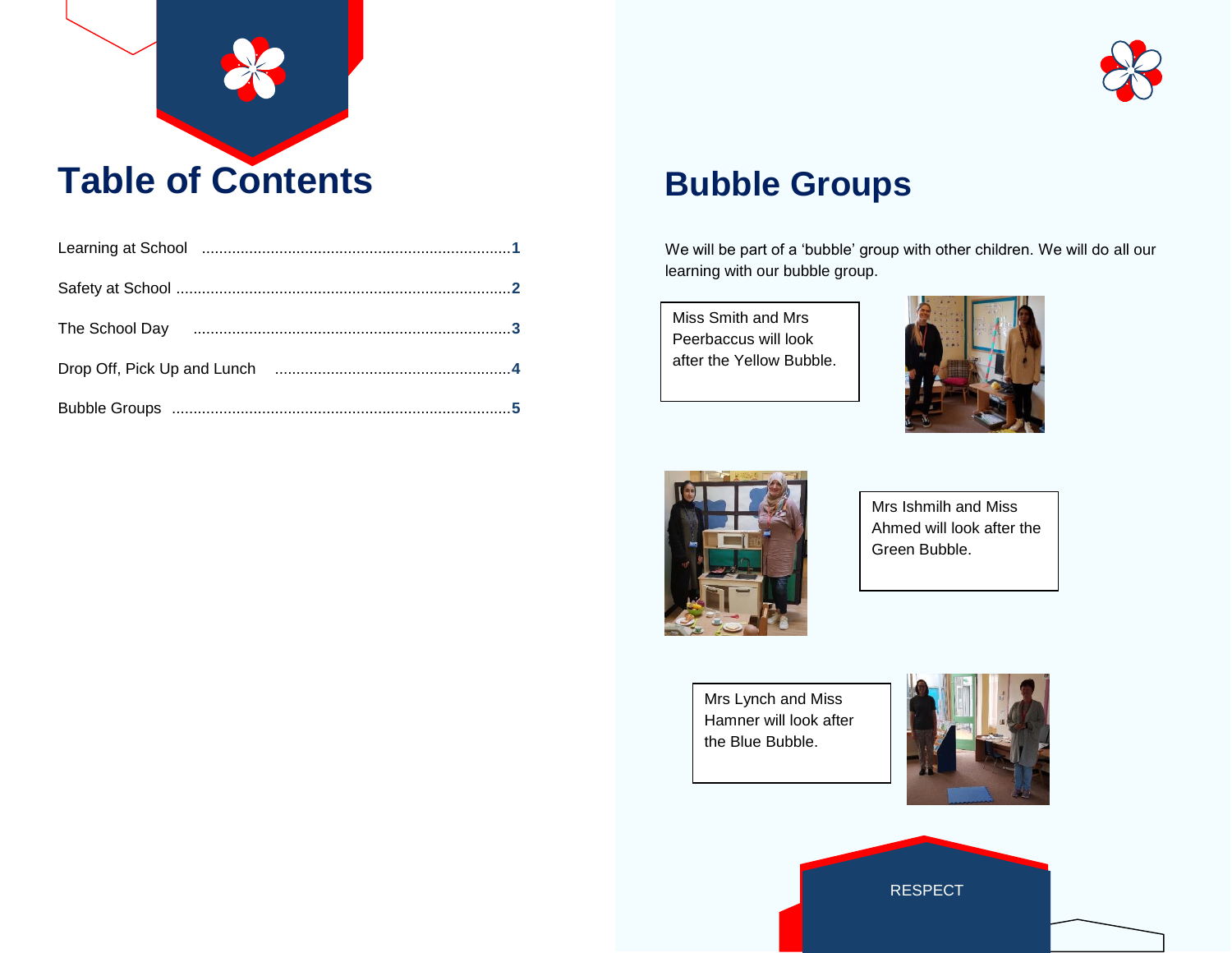



# Drop off, Pick up and Lunches

Our parents will drop us off and pick us up from our 'bubble' group classroom door.

We will wait on the colour spots.

Teachers will look after us really well because our parents can't come in with us.



### *Free Lunches*

We can choose a lunch to take home with us, for free! We will have a sandwich, fruit, drink and a snack.



# Learning at School

### Playing and Talking



### Reading and Writing





There will be many fun things to play with. We will play inside and outside.

This will help us learn to talk and make friends.

We will do phonics and share stories and rhymes.

This will help us learn to read and write.

### Maths



We will play counting and shape games to help us learn Maths.

RESPECT